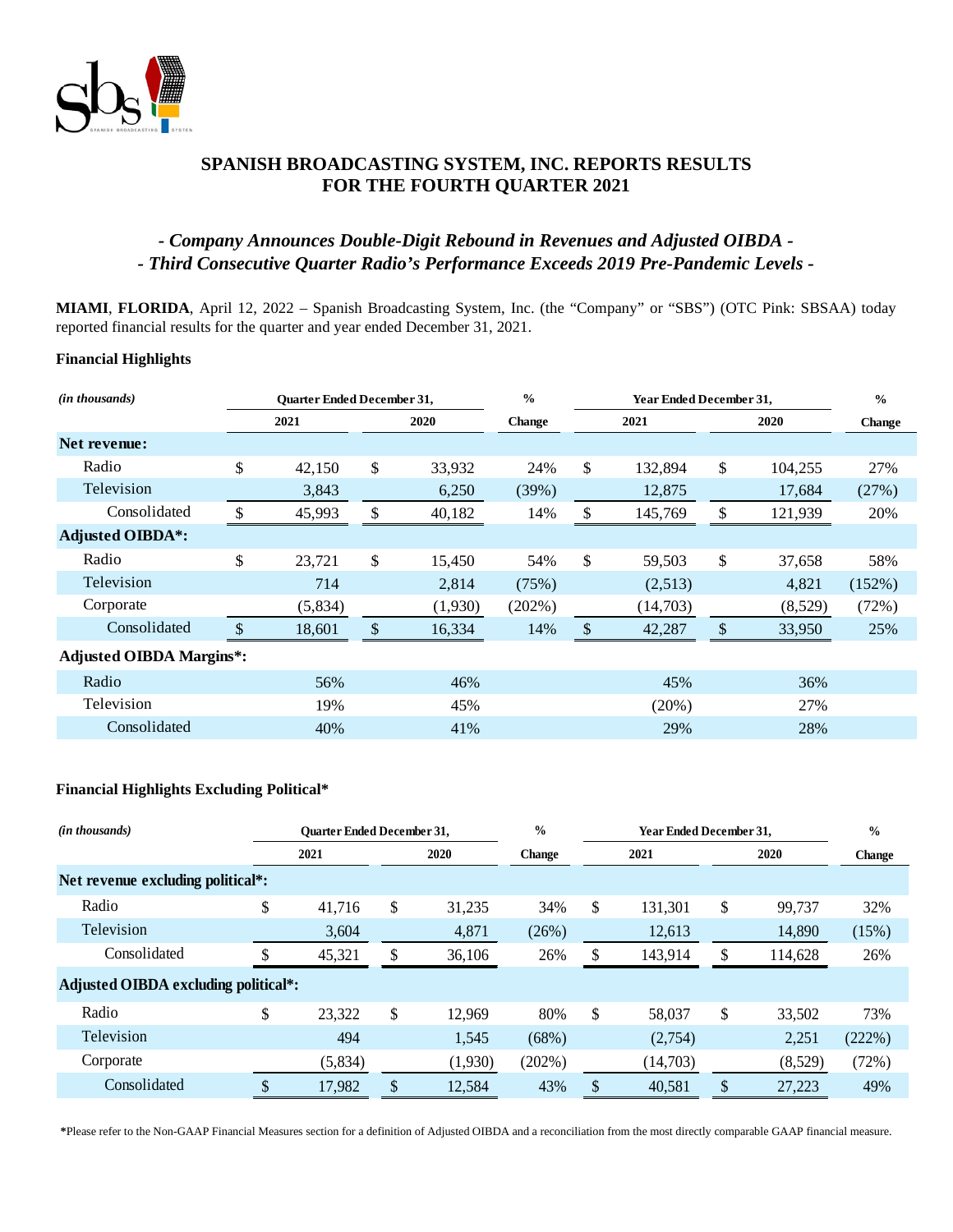### **Discussion and Results**

"Our industry leading fourth quarter radio performance was our third consecutive quarter of growth compared to 2019 levels and marked the end of a highly successful year for SBS. In 2021, we delivered consolidated revenue growth of 20% and Adjusted OIBDA growth of 25%," commented Raúl Alarcón, Chairman and Chief Executive Officer of SBS. "Our performance was driven primarily by our radio business, where revenues and Adjusted OIBDA increased 27% and 58%, respectively, and our operating margins of 45% continue to lead the radio sector."

"Our strong and consistent performance during 2021 reflects our leading audio station footprint and national network, our rapidly accelerating digital revenue streams and the popularity of our branded content. Our unmatched leadership market position is clearly evidenced by several of our stations recently achieving top local biller status in the key markets of New York and Miami."

"We are strategically expanding our footprint with the soon to be acquired radio stations in the key Hispanic markets of Orlando and Tampa, building out our digital capabilities, rolling out our growing roster of sponsored concerts and events and perfecting our unique and compelling content, including the addition of the nationally syndicated "Omar y Argelia" show that recently joined our morning lineup in Los Angeles."

"We entered 2022 with momentum in our business and a strategic vision that is delivering sustained growth. As the social, political and economic influence of the Latino market grows in the largest U.S. population centers and throughout the nation, so will SBS."

## **Three Months Ended Results**

Our consolidated net revenue totaled \$46.0 million compared to \$40.2 million for the same prior year period, resulting in an increase of \$5.8 million or 14%. Excluding political sales, a non-GAAP measure, our consolidated net revenue totaled \$45.3 million compared to \$36.1 million for the same prior year period, resulting in an increase of \$9.2 million or 26%.

- Our radio net revenue totaled \$42.2 million, an increase of \$8.2 million or 24%. The increase was primarily due to increases in local, network, and digital revenue streams which continue to improve sequentially quarter-over-quarter. Excluding political sales, our radio net revenue totaled \$41.7 million compared to \$31.2 million for the same prior year period, resulting in an increase of \$10.5 million or 34%. Additionally, our radio net revenue exceeded the same pre-pandemic period in 2019 by \$1.3 million or 3%.
- Our television net revenue decreased approximately \$2.4 million or 39%, due to lower local and national revenues primarily related to a decrease in political sales. Excluding political sales, our television net revenue totaled \$3.6 million compared to \$4.9 million for the same prior year period, resulting in a decrease of \$1.3 million.

Consolidated Adjusted OIBDA, a non-GAAP measure, totaled \$18.6 million compared to \$16.3 million for the same prior year period, representing an increase of \$2.3 million or 14%. Excluding the effect of political sales, our consolidated Adjusted OIBDA totaled \$18.0 million compared to \$12.6 million, resulting in an increase of \$5.4 million or 43%.

- Our radio Adjusted OIBDA increased \$8.3 million or 54%, primarily due to the increase in net revenue of \$8.2 million and a decrease in operating expenses of \$0.1 million. Radio station operating expenses decreased mainly due to decreases in compensation and benefits related to the employee retention credit, the allowance for doubtful accounts, and special event expenses, partially offset by increases in local commissions, barter expense, music license fees, rating services and professional fees. Excluding the effect of political sales, our radio Adjusted OIBDA totaled \$23.3 million compared to \$13.0 million for the same prior year period, resulting in an increase of \$10.3 million or 80%. Additionally, radio Adjusted OIBDA exceeded the same pre-pandemic period in 2019 by \$2.5 million or 12%.
- Our television Adjusted OIBDA decreased \$2.1 million, due to the decrease in net revenue partially offset by a decrease in operating expenses of \$0.3 million. Television station operating expenses decreased due to compensation and benefits related to the employee retention credit and the allowance for doubtful accounts, partially offset by the lack of production tax credits in 2021 which has increased our net production costs compared to the same prior year period. Excluding the effect of political sales, our television Adjusted OIBDA decreased \$1.1 million compared to the same prior year period.
- Our corporate expenses increased \$3.9 million primarily due to increases in compensation and benefits, and outside services, offset by a decrease in directors' and officers' insurance.

Operating income totaled \$17.7 million compared to \$13.6 million for the same prior year period, representing an increase of \$4.1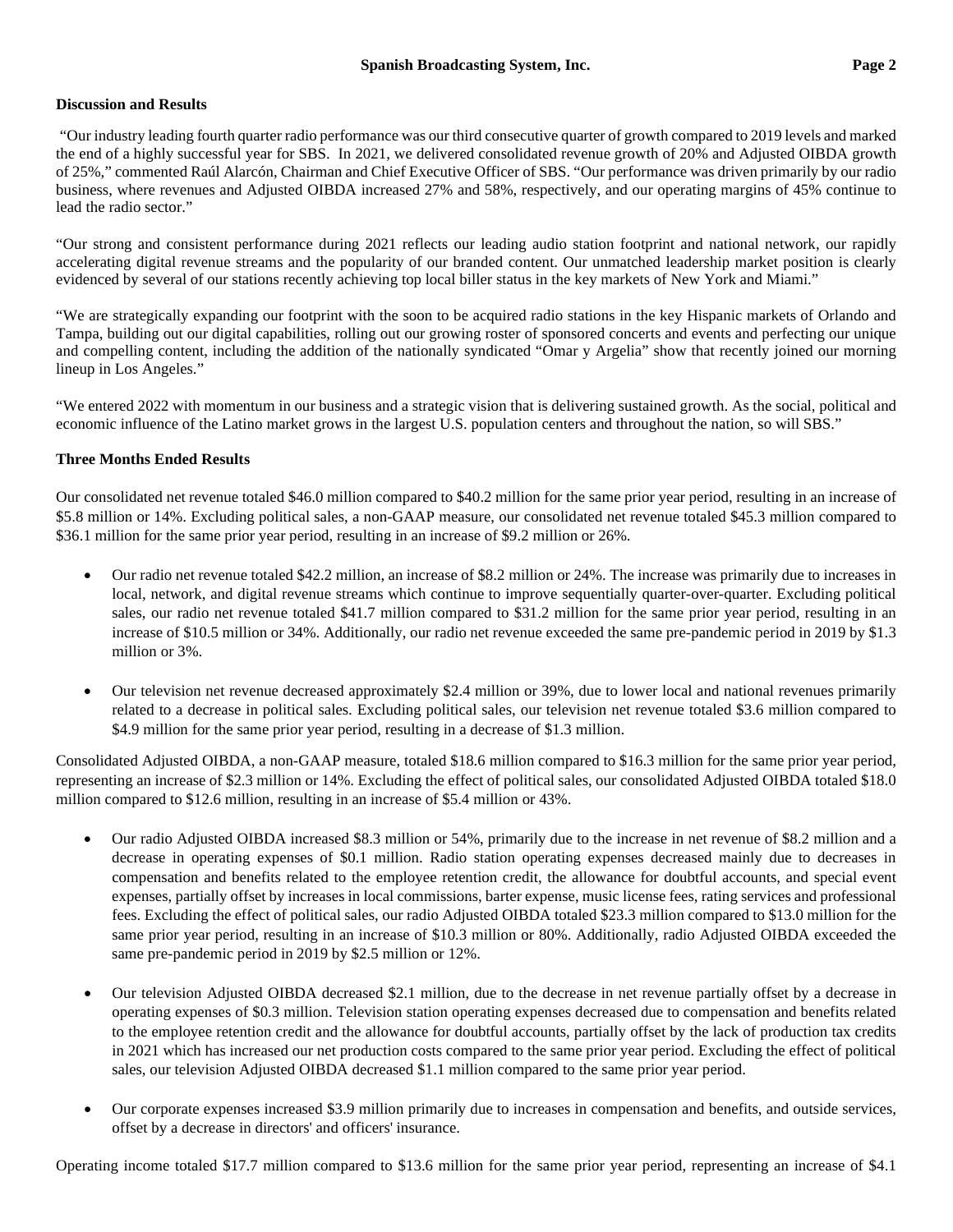million or 30%. This increase in operating income was primarily due to the increase in net revenue, as well as, decreases in station operating expenses, recapitalization costs and other operating expenses, which was partially offset by the increase in corporate expenses.

## **Year Ended Results**

Our consolidated net revenues totaled \$145.8 million compared to \$121.9 million for the same prior year period, resulting in an increase of 20%. Excluding political sales, our consolidated net revenue totaled \$143.8 million compared to \$114.6 million for the same prior year period, resulting in an increase of \$29.2 million or 26%.

- Our radio net revenue increased \$28.6 million or 27% due to increases in all cash advertising revenue streams. Excluding political sales, our radio net revenue totaled \$131.3 million compared to \$99.7 million for the same prior year period, resulting in an increase of \$31.6 million or 32%.
- Our television net revenue decreased \$4.8 million, due to lower local and national sales revenue primarily related to a decrease in political sales. Excluding political sales, our television net revenue totaled \$12.6 million compared to \$14.9 million for the same prior year period, resulting in a decrease of \$2.3 million.

Consolidated Adjusted OIBDA, increased \$8.3 million or 25% compared to the same prior year period. Excluding the effect of political sales, our consolidated Adjusted OIBDA totaled \$40.6 million compared to \$27.2 million for the same prior year period, resulting in an increase of \$13.4 million or 49%.

- Our radio Adjusted OIBDA increased \$21.8 million or 58%, primarily due to the increase in net revenue of \$28.6 million which was partially offset by an increase in operating expenses of approximately \$6.8 million. Radio station operating expenses increased mainly due to increases in compensation and benefits, commissions, music license fees, rating services, and barter expense, partially offset by a decrease in the allowance for doubtful accounts, special event expenses, and professional fees. Excluding the effect of political sales, our radio Adjusted OIBDA totaled \$58.0 million compared to \$33.5 million for the same prior year period, resulting in an increase of 73%.
- Our television Adjusted OIBDA decreased \$7.3 million, due to the decrease in net revenue and the increase in operating expenses of approximately \$2.5 million. Television station operating expenses increased primarily due to the lack of production tax credits in 2021 which has increased our net production costs, partially offset by a decrease in the allowance for doubtful accounts. Excluding the effect of political sales, our television Adjusted OIBDA decreased \$5.0 million compared to the same prior year period.
- Our corporate expenses increased \$6.2 million primarily due to increases in compensation and benefits and outside services, partially offset by a decrease in directors' and officers' insurance.

Operating income totaled \$38.8 million compared to \$13.8 million for the same prior year period, representing an increase of \$25.0 million. This increase in operating income was primarily due to the increase in net revenues, the lack of impairment charges during the period and the decrease in recapitalization costs, which were partially offset by the increases in station operating expenses, corporate expenses, and the decrease in gains on the disposal of assets.

#### **Paycheck Protection Program (PPP) Loan**

On March 27, 2020, the Coronavirus Aid, Relief, and Economic Security Act (the "CARES Act") was signed into law and subsequently amended, on June 5, 2020, when the Paycheck Protection Flexibility Act of 2020 ("Flexibility Act") was signed into law. The CARES Act provides opportunities for additional liquidity, loan guarantees, and other government programs to support companies affected by the COVID-19 pandemic and their employees. Given the uncertainty in the duration of the COVID-19 pandemic and based on the Company's analysis of the CARES Act, the Company applied for and on April 15, 2020 received an unsecured Paycheck Protection Program (the "PPP") Loan in the amount of approximately \$6.5 million to support the Company's ongoing operations which is providing vital information and entertainment to Latino communities. The funds were utilized in their entirety to pay for and maintain employment and compensation levels and pay benefits during the second quarter of 2020 as required by the CARES Act for the loan to be forgiven. For the year-ended December 31, 2020, station operating, and corporate expenses included the \$6.5 million of PPP proceeds received as a direct offset and reduction to the related eligible compensation and benefits expenses and were allocated as follows: \$5.1 million to the radio segment, \$0.8 million to the television segment and \$0.6 million to corporate expenses. Additionally, during the year-ended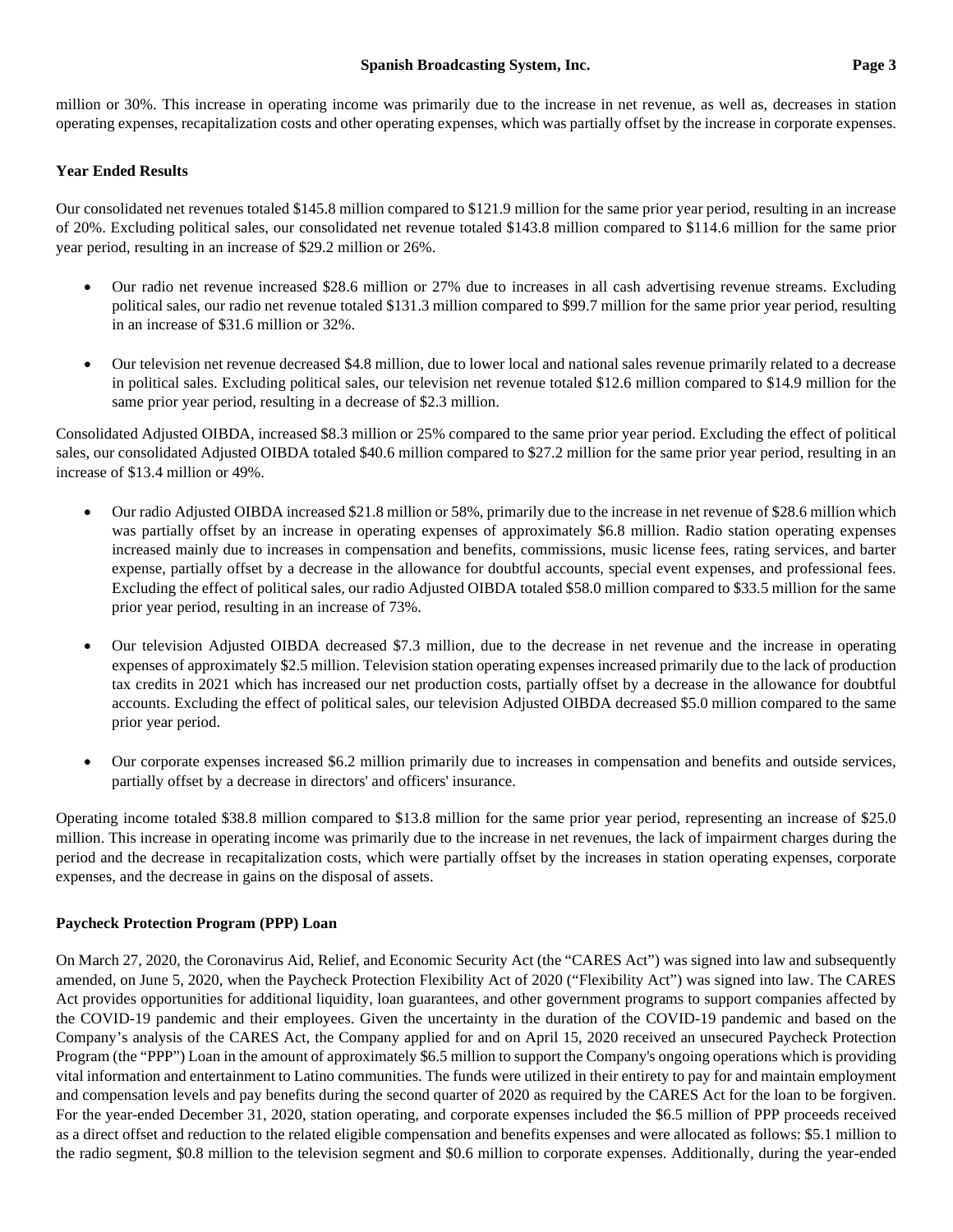### **Spanish Broadcasting System, Inc. Page 4**

December 31, 2020, the Company recognized the \$6.5 million cash impact of the PPP Loan within cash flows from operations on its consolidated statement of cash flows as the nature of the expenses for which the loan was used are operational in nature. On April 6, 2021, the SBA informed the Company that its Paycheck Protection Program Loan of \$6.5 million had been forgiven in its entirety.

The Company applied for and during the quarter ended June 30, 2021 was granted a Second Draw PPP Loan in the amount of \$2.0 million, which was utilized to pay for and maintain employment and compensation levels as required by the CARES Act for the loan to be forgiven. As in the prior year, the Company has accounted for the PPP Loan under International Accounting Standard 20 Accounting for Government Grants and Disclosure of Government Assistance ("IAS 20") as the Company believed it had met the eligibility criteria and that the PPP loan represented, in substance, a grant that was expected to be forgiven as it had used the proceeds to maintain employment and compensation levels and pay benefits and in accordance with the IAS 20 guidance. On December 22, 2021, the SBA informed the Company that its Paycheck Protection Program Loan of \$2.0 million had been forgiven in its entirety.

For the year-ended December 31, 2021, engineering, programming, selling, general and administrative, and corporate expenses included the \$2.0 million of Second Draw PPP proceeds received as a direct offset and reduction to the related eligible compensation and benefits expenses and were allocated as follows: \$1.6 million to the radio segment, \$0.3 million to the television segment and \$0.1 million to corporate expenses.

# **Employee Retention Credit (ERC)**

The Employee Retention Credit (ERC) was established by the CARES Act, P.L. 116-136, in March 2020. It was intended to help businesses retain their workforces and avoid layoffs during the coronavirus pandemic. It provides a per employee credit to eligible businesses based on a percentage of qualified wages and health insurance benefits paid to employees. It works as a refundable payroll tax credit claimed quarterly, and it can provide reductions to payroll taxes or cash refunds. The ERC is available to both for-profit and not-for-profit (NFP) entities, but not every business is eligible. Sections 7001 and 7003 of the Family First Coronavirus Relief Act (FFCRA), states that only employers with fewer than 500 employees that provide paid sick and family leave, up to specified limits, to employees unable to work or telework due to certain circumstances related to COVID-19 may claim tax credits. In addition, two critical tests for eligibility exist — a partial or total government-ordered shutdown, or a decline in gross receipts. The decline in gross receipts test is based on a "significant" decline in gross receipts in quarters of 2020 (more than 50%) and 2021 (more than 20%) compared with the same quarters in 2019.

The CARES Act did not allow businesses that received Paycheck Protection Program (PPP) loans to also claim the ERC, but the Consolidated Appropriations Act, 2021, P.L. 116-260, which was enacted at the end of 2020, retroactively removed the limitation so entities that had applied for or received PPP loans could still get the ERC. The American Rescue Plan Act, P.L. 117-2, provided that the ERC would go through December 31, 2021; however, the ERC was terminated a quarter early by the enactment of the Infrastructure Investment and Jobs Act, P.L. 117-58, at the end of the third calendar quarter of 2021 (for entities other than recovery startup businesses under Sec. 3134(c)(2)).

The Company determined that it could claim a refundable tax credit against its share of Social Security tax equal to 70% of the qualified wages it paid to its employees after December 31, 2020 through May 27, 2021, limited to \$10,000 per employee per calendar quarter in 2021. The Company filed amendments to its payroll tax returns under various Forms 941-X for ERC eligible wages during the period of January 1, 2021 through May 27, 2021 which are still pending review and acceptance by the IRS.

The Company has accounted for the ERC under International Accounting Standard 20 *Accounting for Government Grants and Disclosure of Government Assistance* ("IAS 20") as the Company believes it has met the eligibility criteria as there was a significant decline in gross receipts during the test period and that the refundable payroll tax credit will be received.

For the quarter and year ended December 31, 2021, engineering, programming, selling, general and administrative, and corporate expenses included the \$4.7 million of ERC assistance benefit as a direct offset and reduction to the related eligible compensation and benefits expenses and were allocated as follows: \$3.8 million to the radio segment, \$0.7 million to the television segment and \$0.2 million to corporate expenses.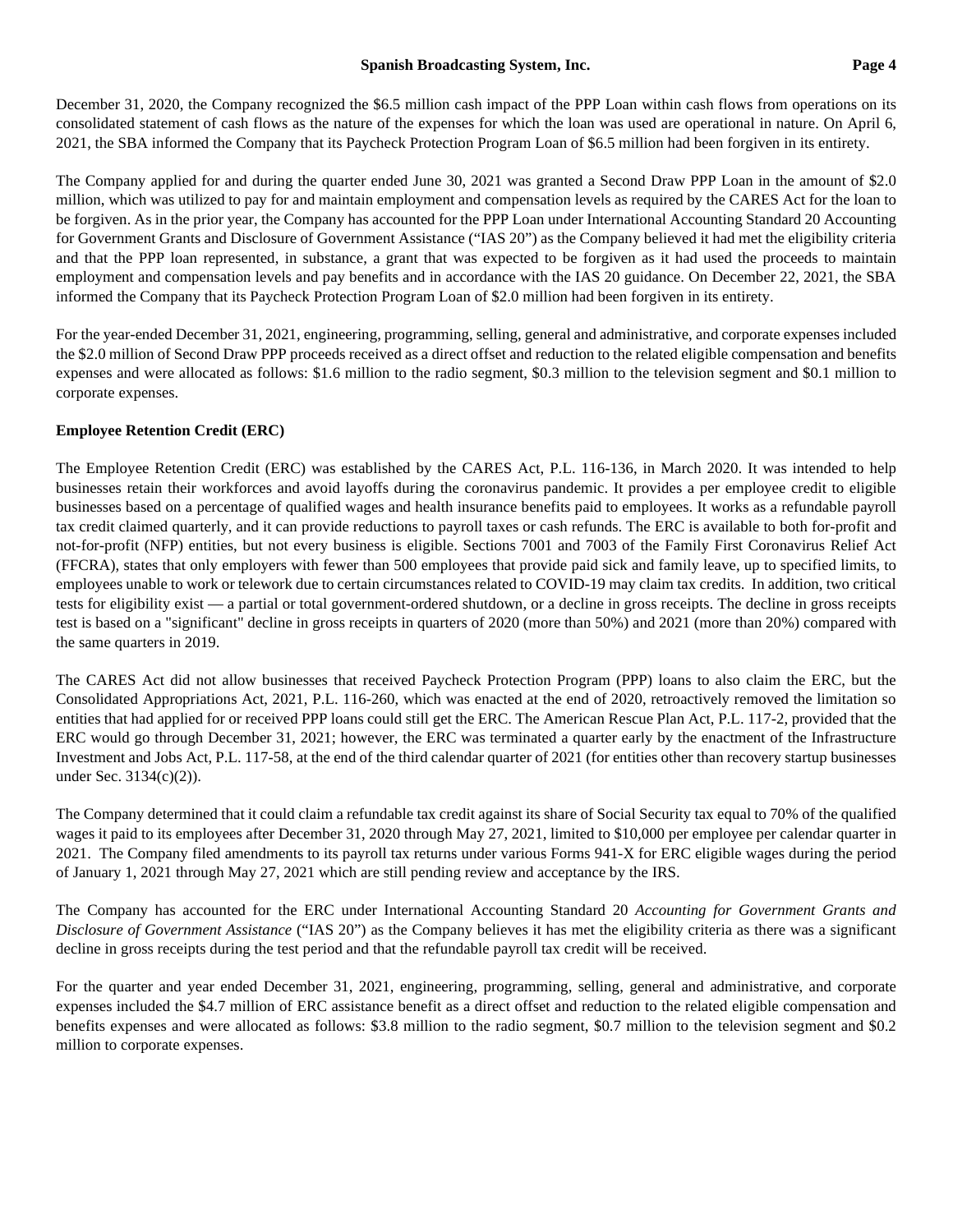#### **Fourth Quarter 2021 Conference Call**

The Company will host a webcast to discuss its fourth quarter 2021 financial results on Thursday, April 14, 2022, at 11:00 a.m. Eastern Time. The live webcast can be found on the Company's website at [http://www.spanishbroadcasting.com/webcasts-presentations.](http://www.spanishbroadcasting.com/webcasts-presentations) A replay of the webcast will also be available a[t http://www.spanishbroadcasting.com/webcasts-presentations](http://www.spanishbroadcasting.com/webcasts-presentations) for fourteen days.

You may also access via teleconference by dialing 412-317-5441 ten minutes prior to its scheduled start time. There will also be a replay available through Thursday, April 28, 2022, which can be accessed by dialing 877-344-7529 (U.S.) or 412-317-0088 (Int'l), passcode: 8660785.

#### **About Spanish Broadcasting System, Inc.**

Spanish Broadcasting System, Inc. (SBS) owns and operates radio stations located in the top U.S. Hispanic markets of New York, Los Angeles, Miami, Chicago, San Francisco, and Puerto Rico, airing the Tropical, Regional Mexican, Spanish Adult Contemporary, Top 40 and Urbano format genres. SBS also operates AIRE Radio Networks, a national radio platform of over 290 affiliated stations reaching 95% of the U.S. Hispanic audience. SBS also owns MegaTV, a network television operation with over-the-air, cable and satellite distribution and affiliates throughout the U.S. and Puerto Rico, produces a nationwide roster of live concerts and events, and owns a stable of digital properties, including [LaMusica,](http://www.lamusica.com/) a mobile app providing Latino-focused audio and video streaming content and HitzMaker, a new-talent destination for aspiring artists. For more information, visit us online at [www.spanishbroadcasting.com.](http://www.spanishbroadcasting.com/)

#### **Forward Looking Statements**

This press release, and oral statements made in connection with it, contains certain forward-looking statements. All statements other than statements of historical fact are, or may be deemed to be, forward-looking statements. Spanish Broadcasting System, Inc. intends such forward-looking statements to be covered by the safe harbor provisions for forward-looking statements contained in the Private Securities Litigation Reform Act of 1995 and includes this statement for purposes of such safe harbor provisions. These forward-looking statements may involve known and unknown risks, uncertainties and other factors that may cause the Company's actual results and performance in future periods to be materially different from any future results or performance suggested by the forward-looking statements in this press release. Although we believe the expectations reflected in such forward-looking statements are based upon reasonable assumptions, we can give no assurance that actual results will not differ materially from these expectations.

"Forward-looking" statements represent our expectations or beliefs, including, but not limited to, statements concerning our operations, economic performance, financial condition, growth and acquisition strategies, investments, and future operational plans. Without limiting the generality of the foregoing, words such as "may," "will," "expect," "believe," "anticipate," "intend," "forecast," "seek," "plan," "predict," "project," "could," "estimate," "might," "continue," "seeking" or the negative or other variations thereof or comparable terminology are intended to identify forward-looking statements. These statements, by their nature, involve substantial risks and uncertainties, certain of which are beyond our control. Additional risks and uncertainties that we are not aware of or that we currently deem immaterial also may impair our business. If any of the following risks actually occur, our business, financial condition and operating results could be materially adversely affected, and actual results may differ materially depending on a variety of important factors, including, but not limited to the following: we are highly leveraged and our substantial level of indebtedness could adversely affect our financial condition and prevent us from fulfilling our financial obligations; we face risks regarding the foreign ownership issue that include but are not limited to an order to divest, fines, denial of license renewal and/or spectrum license revocation; we have experienced net losses in the past and, to the extent that we experience net losses in the future, our ability to raise capital may be adversely affected; we face risks relating to our NOL carry-forwards since they became subject to limitations under Section 382 of the Internal Revenue Code of 1986 when we experienced an ownership change due to the recent recapitalization of the Company; our industry is highly competitive, and we compete for advertising revenue with other broadcast stations, as well as other media, many operators of which have greater resources than we do, a large portion of our net revenue and operating income currently comes from our New York, Los Angeles and Miami markets, an economic downturn, increased competition or another significant negative event in any of these markets, including the recent outbreak of COVID-19, could reduce our revenues and results of operations more dramatically than other companies that do not depend as much on these markets; cancellations, reductions, delays and seasonality in advertising could adversely affect our net revenues; the success of our radio stations depends on the popularity and appeal of our content, which is difficult to predict; the success of our television operation depends upon our ability to attract viewers and advertisers to our broadcast television operation; the loss of distribution agreements could materially adversely affect our results of operations; our business is affected by natural catastrophes that can disrupt our operations, by causing failure or destruction of satellites and transmitter facilities that we depend upon to distribute our programming; we may incur property and other losses that are not adequately covered by insurance; we must respond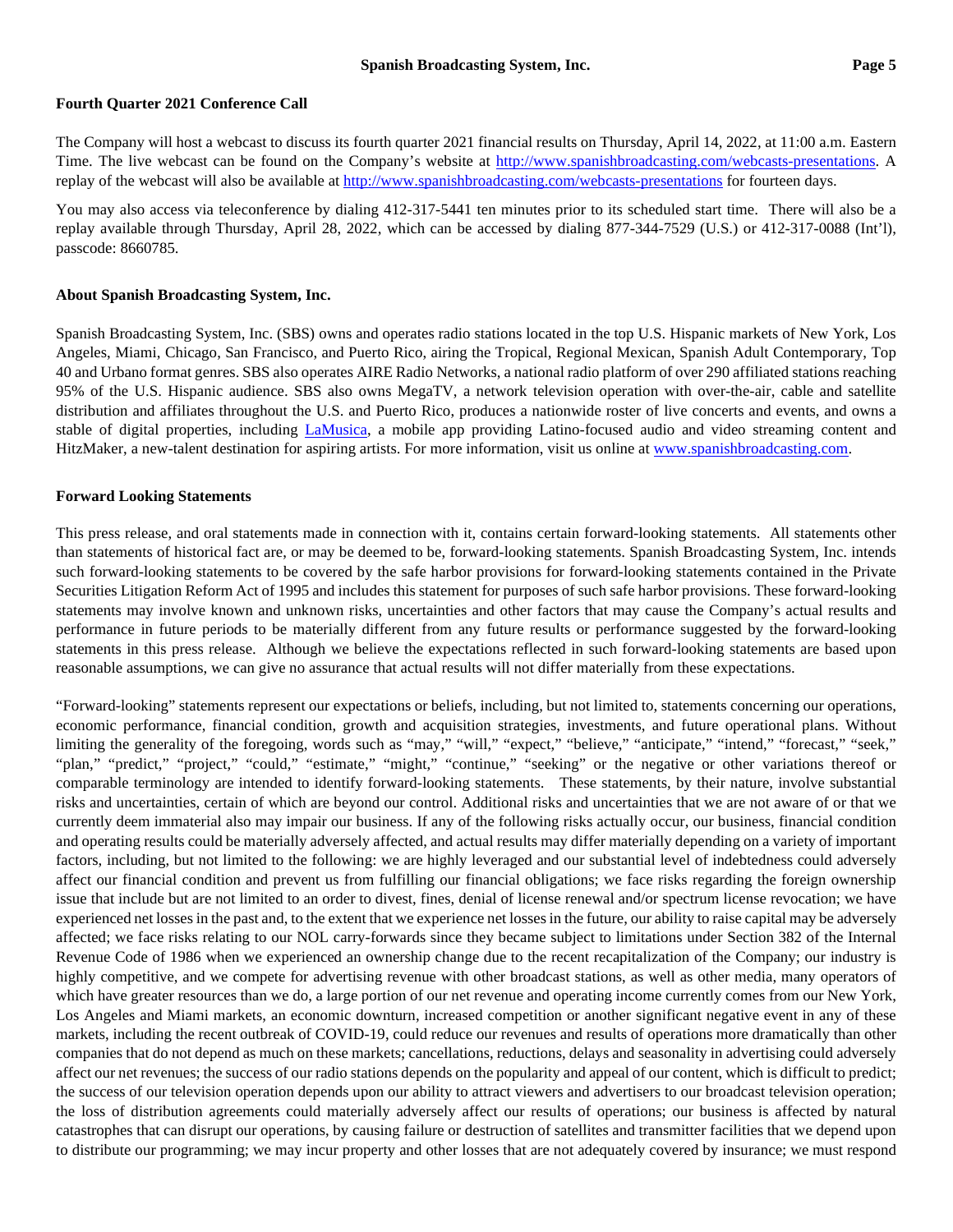#### **Spanish Broadcasting System, Inc. Page 6**

to rapid changes in technology, content creation, services and standards in order to remain competitive; cybersecurity risks could affect our operations and adversely affect our business; our business is dependent upon the performance of key employees, on-air talent and program hosts. Cost increases in the retention of such employees may adversely affect our profits. Impairment of our goodwill and other intangible assets deemed to have indefinite useful lives can cause our net income or net loss to fluctuate significantly; piracy of our programming and other content, including digital and Internet piracy, may decrease revenue received from the exploitation of our programming and other content and adversely affect our business and profitability; damage to our brands or reputation could adversely affect our company; our business may be adversely affected by legal or governmental proceedings brought by or on behalf of our employees. Raúl Alarcón, the Chairman of our Board of Directors and Chief Executive Officer, has majority voting control of our common stock and 100% voting control of our Series C preferred stock and this control may discourage or influence certain types of transactions or strategic initiatives; our deregistered stock's liquidity can be adversely affected because we are no longer required to report to the SEC and our stock continues to trade on the OTC Pink Market. There may not be sufficient liquidity in the market for our securities for investors to sell their securities; the market price of our common stock may be volatile; changes in U.S. communications laws or other regulations may have an adverse effect on our business. Proposed legislation would require radio broadcasters to pay royalties to record labels and recording artists; the FCC vigorously enforces its indecency and other program content rules against the broadcast industry, which could have a material adverse effect on our business; our businesses depend upon licenses issued by the FCC, and if any of those licenses were not renewed or we were to be out of compliance with FCC regulations and policies, our business may be materially impaired; there is significant uncertainty regarding the FCC's media ownership rules, and any changes to such rules could restrict our ability to acquire broadcast stations; we may be adversely affected by comprehensive tax reform; new or changing federal, state or international privacy legislation or regulation could hinder the growth of our internet business; the COVID-19 pandemic may continue to have a negative effect on our business, financial position, results of operations, liquidity or cash flows but it is difficult to predict that impact with certainty.

We do not have any obligation to publicly update any forward-looking statements to reflect subsequent events or circumstances.

(Financial Tables Follow)

Contacts: *Analysts and Investors Analysts, Investors or Media* José I. Molina Brad Edwards (Brad Edwards and Brad Edwards Brad Edwards and Brad Edwards and Brad Edwards and Brad Edwards and Brad Edwards (Brad Edwards and Brad Edwards and Brad Edwards and Brad Edwards and Brad Edwards Chief Financial Officer The Plunkett Group (305) 441-6901 (212) 739-6740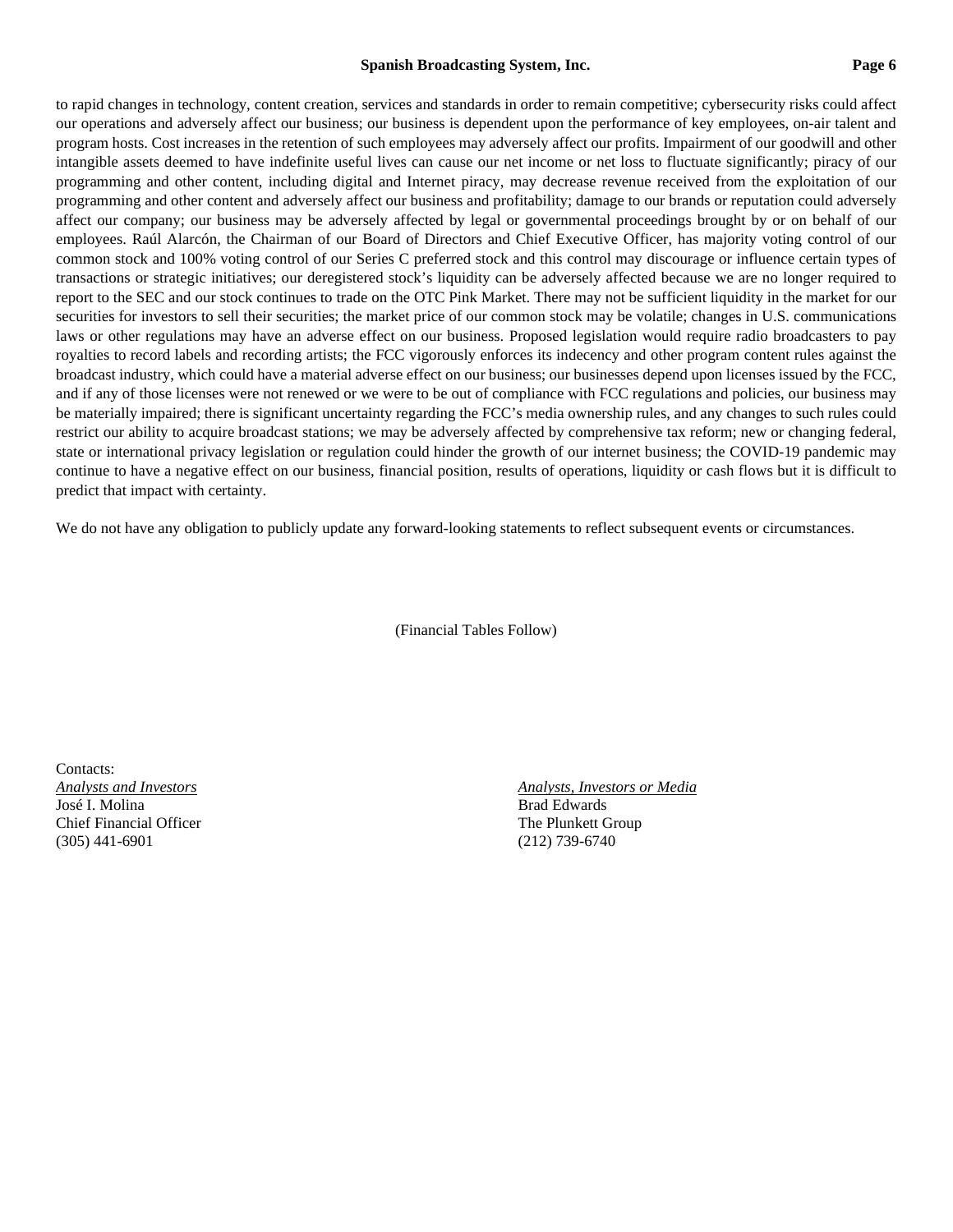**Below are the Unaudited Condensed Consolidated Statements of Operations for the quarter and year ended December 31, 2021 and 2020.**

|                                                                         |    | <b>Quarter Ended</b><br>December 31, |             |          |      | <b>Year Ended</b> |             |           |  |  |
|-------------------------------------------------------------------------|----|--------------------------------------|-------------|----------|------|-------------------|-------------|-----------|--|--|
|                                                                         |    |                                      |             |          |      | December 31,      |             |           |  |  |
|                                                                         |    | 2021                                 | 2020        |          | 2021 |                   | 2020        |           |  |  |
| Net revenue                                                             | \$ | 45,993                               | $\sqrt{\ }$ | 40,182   | \$   | 145,769           | $\sqrt{\ }$ | 121,939   |  |  |
| Station operating expenses                                              |    | 21,558                               |             | 21,918   |      | 88,779            |             | 79,460    |  |  |
| Corporate expenses                                                      |    | 5,834                                |             | 1,930    |      | 14,740            |             | 8,533     |  |  |
| Depreciation and amortization                                           |    | 769                                  |             | 779      |      | 3,128             |             | 3,261     |  |  |
| Loss (gain) on the disposal of assets                                   |    | 22                                   |             | 49       |      | (176)             |             | (3,261)   |  |  |
| Recapitalization costs                                                  |    |                                      |             | 778      |      | 420               |             | 4,679     |  |  |
| Impairment charges                                                      |    |                                      |             |          |      |                   |             | 14,352    |  |  |
| Other operating expense                                                 |    | 89                                   |             | 1,112    |      | 81                |             | 1,102     |  |  |
| Operating income                                                        |    | 17,721                               |             | 13,616   |      | 38,797            |             | 13,813    |  |  |
| Interest expense                                                        |    | (8,027)                              |             | (7,889)  |      | (32,160)          |             | (31,587)  |  |  |
| Dividends on Series B preferred stock classified as<br>interest expense |    |                                      |             | (2, 433) |      | (1,323)           |             | (9, 734)  |  |  |
| Income (loss) before income tax                                         |    | 9,694                                |             | 3,294    |      | 5,314             |             | (27,508)  |  |  |
| Income tax expense (benefit)                                            |    | 3,901                                |             | (543)    |      | 3,583             |             | (2,389)   |  |  |
| Net income (loss)                                                       | \$ | 5,793                                | \$          | 3,837    | \$   | 1,731             | \$          | (25, 119) |  |  |
| Class A weighted average common shares outstanding                      |    |                                      |             |          |      |                   |             |           |  |  |
| <b>Basic</b>                                                            |    | 4,839                                |             | 4,242    |      | 4,545             |             | 4,242     |  |  |
| Diluted                                                                 |    | 5,011                                |             | 4,245    |      | 4,620             |             | 4,242     |  |  |
| Class B weighted average common shares outstanding                      |    |                                      |             |          |      |                   |             |           |  |  |
| <b>Basic</b>                                                            |    | 2,340                                |             | 2,340    |      | 2,340             |             | 2,340     |  |  |
| Diluted                                                                 |    | 2,340                                |             | 2,340    |      | 2,340             |             | 2,340     |  |  |
| Class A and B net income (loss) per common share                        |    |                                      |             |          |      |                   |             |           |  |  |
| <b>Basic</b>                                                            | \$ | 0.73                                 | $\$$        | 0.52     | \$   | 0.23              | \$          | (3.42)    |  |  |
| Diluted                                                                 | \$ | 0.71                                 | \$          | 0.52     | \$   | 0.22              | \$          | (3.42)    |  |  |
|                                                                         |    |                                      |             |          |      |                   |             |           |  |  |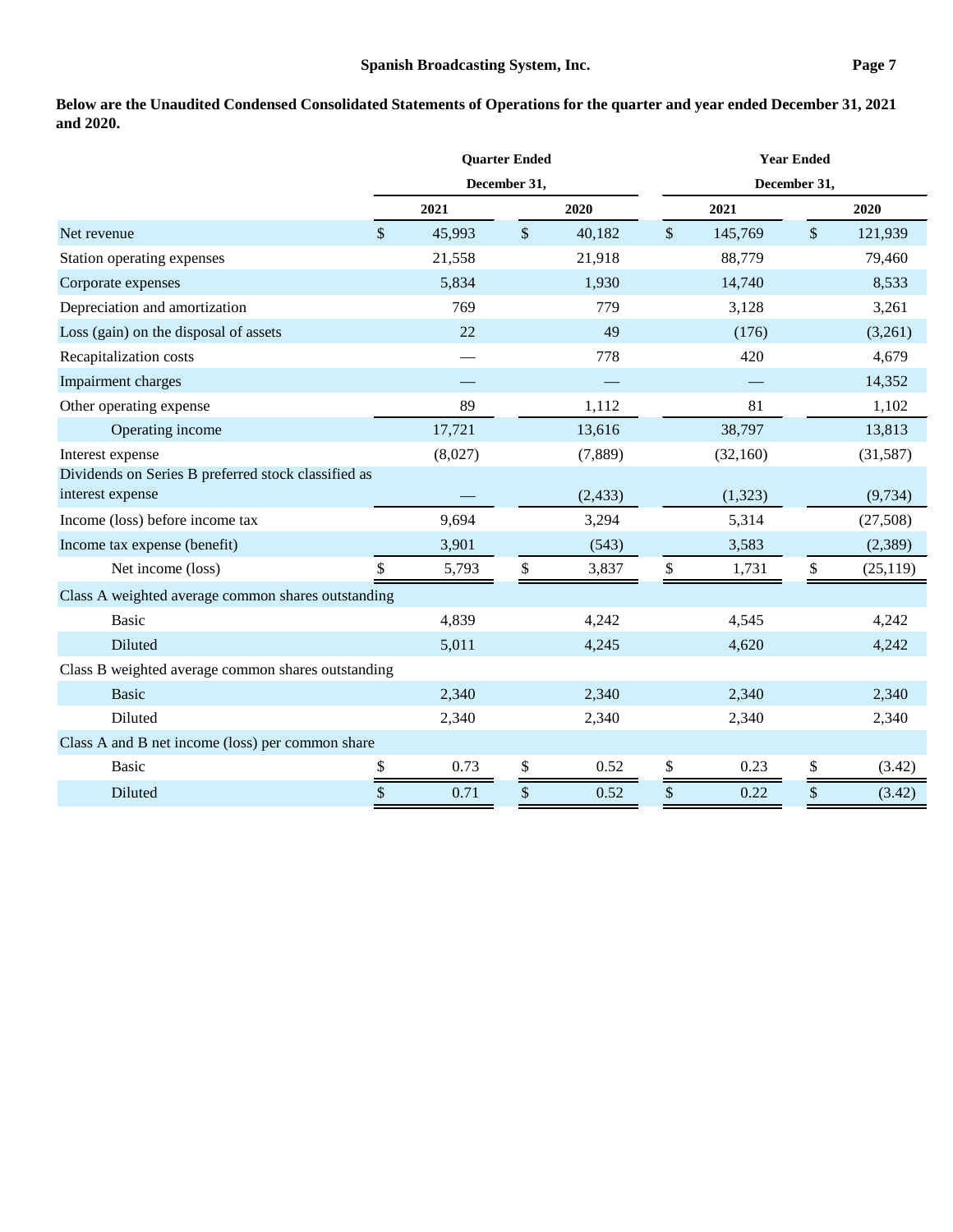### **Non-GAAP Financial Measures**

Net revenue excluding political and Adjusted OIBDA excluding political are not measures of revenue, performance or liquidity determined in accordance with Generally Accepted Accounting Principles ("GAAP") in the United States. Political sales and their effect are subject to political cycles and timing of campaigns; both have been excluded to allow for comparability between the periods.

Adjusted Operating Income (Loss) before Depreciation and Amortization, Gain or Loss on the Disposal of Assets, Recapitalization Costs, Impairment Charges and Other Operating Income and Expenses excluding non-cash stock-based compensation ("Adjusted OIBDA") is not a measure of performance or liquidity determined in accordance with Generally Accepted Accounting Principles ("GAAP") in the United States. However, we believe that this measure is useful in evaluating our performance because it reflects a measure of performance for our stations before considering costs and expenses related to our capital structure and dispositions. This measure is widely used in the broadcast industry to evaluate a company's operating performance and is used by us for internal budgeting purposes and to evaluate the performance of our stations, segments, management, and consolidated operations. However, this measure should not be considered in isolation or as a substitute for Operating Income, Net Income, Cash Flows from Operating Activities, or any other measure used in determining our operating performance or liquidity that is calculated in accordance with GAAP. In addition, because Adjusted OIBDA is not calculated in accordance with GAAP, it is not necessarily comparable to similarly titled measures used by other companies.

Included below are unaudited tables, in thousands, that reconcile Adjusted net revenue excluding political to consolidated net revenue and net revenue for each segment, as well as both Adjusted OIBDA excluding political and Adjusted OIBDA to consolidated operating income (loss) and operating income (loss) for each segment, which are the most directly comparable GAAP financial measures.

|                                        | Three Months Ended December 31, 2021 |              |                                      |                   |  |  |  |  |  |
|----------------------------------------|--------------------------------------|--------------|--------------------------------------|-------------------|--|--|--|--|--|
|                                        |                                      | Consolidated | Radio                                | <b>Television</b> |  |  |  |  |  |
| Net revenue excluding political        | \$                                   | 45,321       | 41,716                               | 3,604             |  |  |  |  |  |
| <i>Addback</i> : Political net revenue |                                      | 673          | 433                                  | 239               |  |  |  |  |  |
| Net revenue                            |                                      | 45,993       | 42,150                               | 3,843             |  |  |  |  |  |
|                                        |                                      |              | Three Months Ended December 31, 2020 |                   |  |  |  |  |  |
|                                        |                                      |              |                                      |                   |  |  |  |  |  |
|                                        |                                      | Consolidated | Radio                                | <b>Television</b> |  |  |  |  |  |
| Net revenue excluding political        | \$                                   | 36,106       | 31,235                               | 4,871             |  |  |  |  |  |
| <i>Addback</i> : Political net revenue |                                      | 4.076        | 2,697                                | 1,379             |  |  |  |  |  |
| <b>Net revenue</b>                     | \$                                   | 40,182       | 33,932                               | 6,250             |  |  |  |  |  |

|                                        | <b>Twelve Months Ended December 31, 2021</b> |         |            |  |  |  |  |  |  |
|----------------------------------------|----------------------------------------------|---------|------------|--|--|--|--|--|--|
|                                        | Consolidated                                 | Radio   | Television |  |  |  |  |  |  |
| Net revenue excluding political        | 143.914                                      | 131,301 | 12,613     |  |  |  |  |  |  |
| <i>Addback</i> : Political net revenue | 1.855                                        | 1.593   | 262        |  |  |  |  |  |  |
| <b>Net revenue</b>                     | 145,769                                      | 132,894 | 12,875     |  |  |  |  |  |  |

|                                        | <b>Twelve Months Ended December 31, 2020</b> |         |            |  |  |  |  |  |  |
|----------------------------------------|----------------------------------------------|---------|------------|--|--|--|--|--|--|
|                                        | Consolidated                                 | Radio   | Television |  |  |  |  |  |  |
| Net revenue excluding political        | 114,628                                      | 99,737  | 14,890     |  |  |  |  |  |  |
| <i>Addback</i> : Political net revenue | 7.311                                        | 4.518   | 2,794      |  |  |  |  |  |  |
| Net revenue                            | 121,939                                      | 104,255 | 17,684     |  |  |  |  |  |  |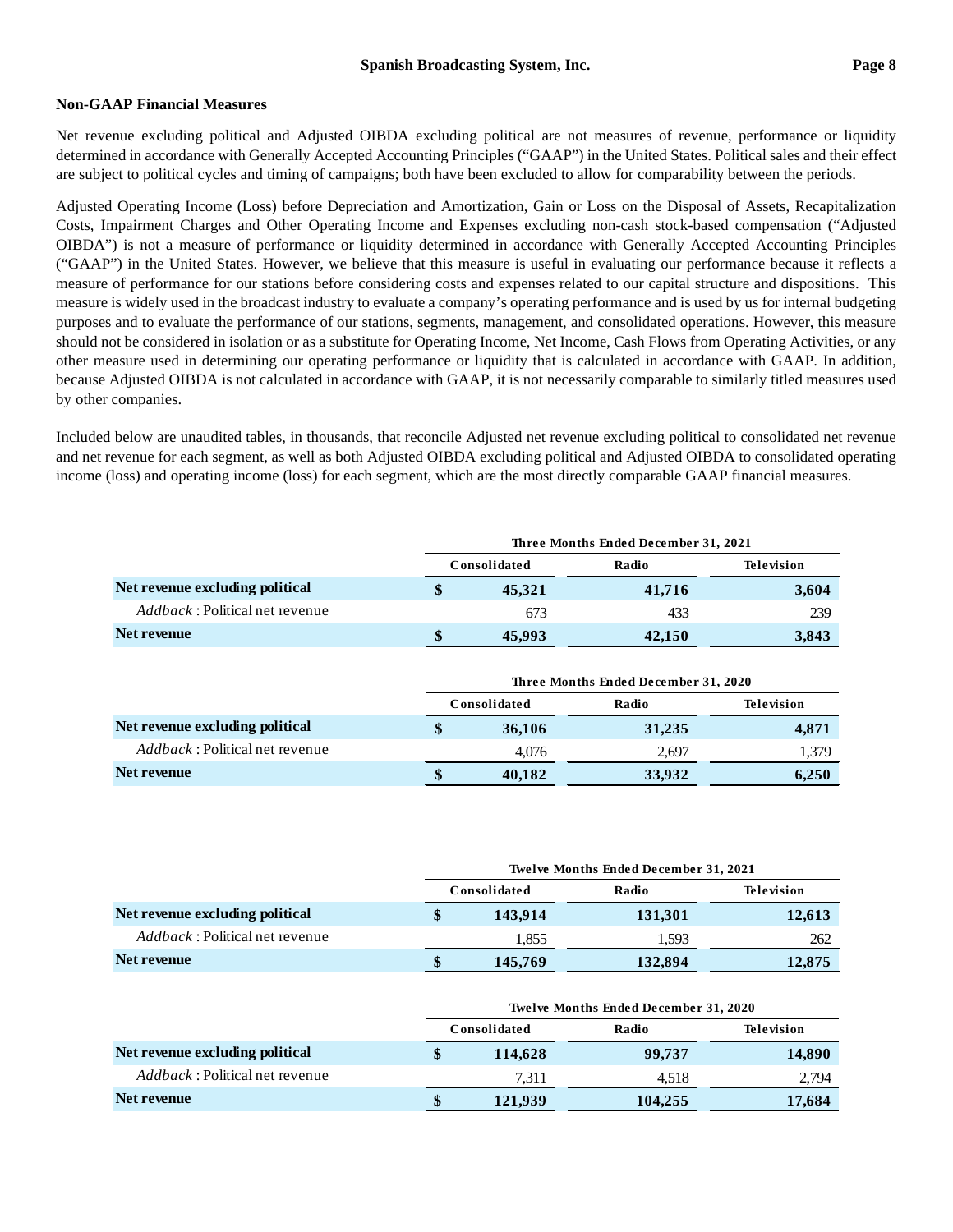|                                                                                        | For the Quarter Ended December 31, 2021 |                     |        |                   |           |  |  |  |
|----------------------------------------------------------------------------------------|-----------------------------------------|---------------------|--------|-------------------|-----------|--|--|--|
|                                                                                        |                                         | <b>Consolidated</b> | Radio  | <b>Television</b> | Corporate |  |  |  |
| <b>Adjusted OIBDA excluding political</b>                                              | \$                                      | 17,982              | 23,322 | 494               | (5, 834)  |  |  |  |
| <i>Addback</i> : Political sales effect                                                |                                         | 619                 | 399    | 220               |           |  |  |  |
| <b>Adjusted OIBDA</b>                                                                  |                                         | 18,601              | 23,721 | 714               | (5, 834)  |  |  |  |
| Less expenses excluded from Adjusted OIBDA<br>but included in operating income (loss): |                                         |                     |        |                   |           |  |  |  |
| Depreciation and amortization                                                          |                                         | 769                 | 367    | 334               | 69        |  |  |  |
| Loss (gain) on the disposal of assets, net                                             |                                         | 22                  | (7)    | 29                |           |  |  |  |
| Recapitalization costs                                                                 |                                         |                     |        |                   |           |  |  |  |
| Other operating expense (income)                                                       |                                         | 89                  | 120    | 20                | (51)      |  |  |  |
| <b>Operating Income (Loss)</b>                                                         |                                         | 17.721              | 23,241 | 332               | (5,852)   |  |  |  |

|                                            | For the Quarter Ended December 31, 2020 |                     |        |                   |           |  |  |  |
|--------------------------------------------|-----------------------------------------|---------------------|--------|-------------------|-----------|--|--|--|
|                                            |                                         | <b>Consolidated</b> | Radio  | <b>Television</b> | Corporate |  |  |  |
| <b>Adjusted OIBDA excluding political</b>  | \$                                      | 12,584              | 12,969 | 1,545             | (1,930)   |  |  |  |
| <i>Addback</i> : Political sales effect    |                                         | 3,750               | 2,481  | 1,269             |           |  |  |  |
| <b>Adjusted OIBDA</b>                      | \$                                      | 16,334              | 15,450 | 2,814             | (1,930)   |  |  |  |
| Less expenses excluded from Adjusted OIBDA |                                         |                     |        |                   |           |  |  |  |
| but included in operating income (loss):   |                                         |                     |        |                   |           |  |  |  |
| Depreciation and amortization              |                                         | 779                 | 375    | 340               | 64        |  |  |  |
| Loss on the disposal of assets, net        |                                         | 49                  |        | 49                |           |  |  |  |
| Recapitalization costs                     |                                         | 778                 |        |                   | 778       |  |  |  |
| Other operating expense                    |                                         | 1,112               | 1.047  | 65                |           |  |  |  |
| <b>Operating Income (Loss)</b>             |                                         | 13.616              | 14.028 | 2.360             | (2,772)   |  |  |  |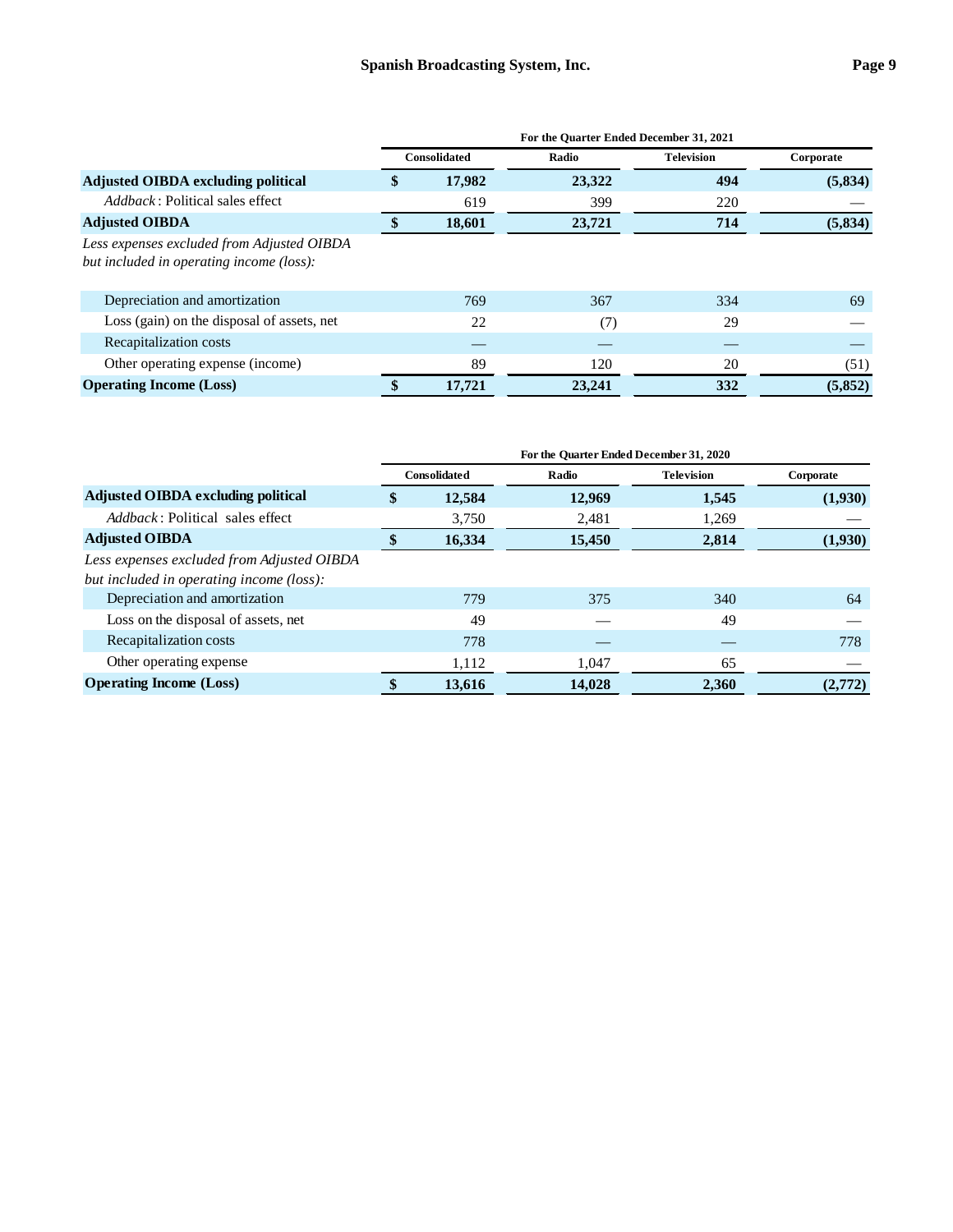|                                           | <b>Twelve Months Ended December 31, 2021</b> |        |        |                   |           |  |  |  |
|-------------------------------------------|----------------------------------------------|--------|--------|-------------------|-----------|--|--|--|
|                                           | <b>Consolidated</b>                          |        | Radio  | <b>Television</b> | Corporate |  |  |  |
| <b>Adjusted OIBDA excluding political</b> | \$                                           | 40,581 | 58,037 | (2,754)           | (14,703)  |  |  |  |
| <i>Addback</i> : Political sales effect   |                                              | 1,706  | 1,465  | 241               |           |  |  |  |
| <b>Adjusted OIBDA</b>                     | \$                                           | 42,287 | 59,503 | (2,513)           | (14,703)  |  |  |  |
| Less expenses excluded from Adjusted      |                                              |        |        |                   |           |  |  |  |
| OIBDA but included in operating income    |                                              |        |        |                   |           |  |  |  |
| Stock-based compensation                  |                                              | 37     |        |                   | 37        |  |  |  |
| Depreciation and amortization             |                                              | 3,128  | 1,423  | 1,312             | 393       |  |  |  |
| Gain on the disposal of assets, net       |                                              | (176)  | (7)    | (169)             |           |  |  |  |
| Recapitalization costs                    |                                              | 420    |        |                   | 420       |  |  |  |
| Other operating expense (income)          |                                              | 81     | 137    | 20                | (76)      |  |  |  |
| <b>Operating Income (Loss)</b>            | \$                                           | 38,797 | 57,950 | (3,676)           | (15, 477) |  |  |  |

|                                            | Twelve Months Ended December 31, 2020 |         |        |                   |           |  |  |  |
|--------------------------------------------|---------------------------------------|---------|--------|-------------------|-----------|--|--|--|
|                                            | <b>Consolidated</b>                   |         | Radio  | <b>Television</b> | Corporate |  |  |  |
| <b>Adjusted OIBDA excluding political</b>  | \$<br>27,223                          |         | 33,502 | 2,251             | (8,529)   |  |  |  |
| <i>Addback</i> : Political sales effect    |                                       | 6,727   | 4,156  | 2,570             |           |  |  |  |
| <b>Adjusted OIBDA</b>                      | \$                                    | 33,950  | 37,658 | 4,821             | (8,529)   |  |  |  |
| Less expenses excluded from Adjusted       |                                       |         |        |                   |           |  |  |  |
| OIBDA but included in operating income     |                                       |         |        |                   |           |  |  |  |
| Stock-based compensation                   |                                       | 4       |        |                   | 4         |  |  |  |
| Depreciation and amortization              |                                       | 3,261   | 1,628  | 1,385             | 248       |  |  |  |
| (Gain) loss on the disposal of assets, net |                                       | (3,261) | 68     | (3,329)           |           |  |  |  |
| Recapitalization costs                     |                                       | 4,679   |        |                   | 4,679     |  |  |  |
| Impairment charges                         |                                       | 14,352  | 14,352 |                   |           |  |  |  |
| Other operating expense (income)           |                                       | 1,102   | 1,139  | (37)              |           |  |  |  |
| <b>Operating Income (Loss)</b>             | \$                                    | 13,813  | 20,471 | 6.802             | (13, 460) |  |  |  |